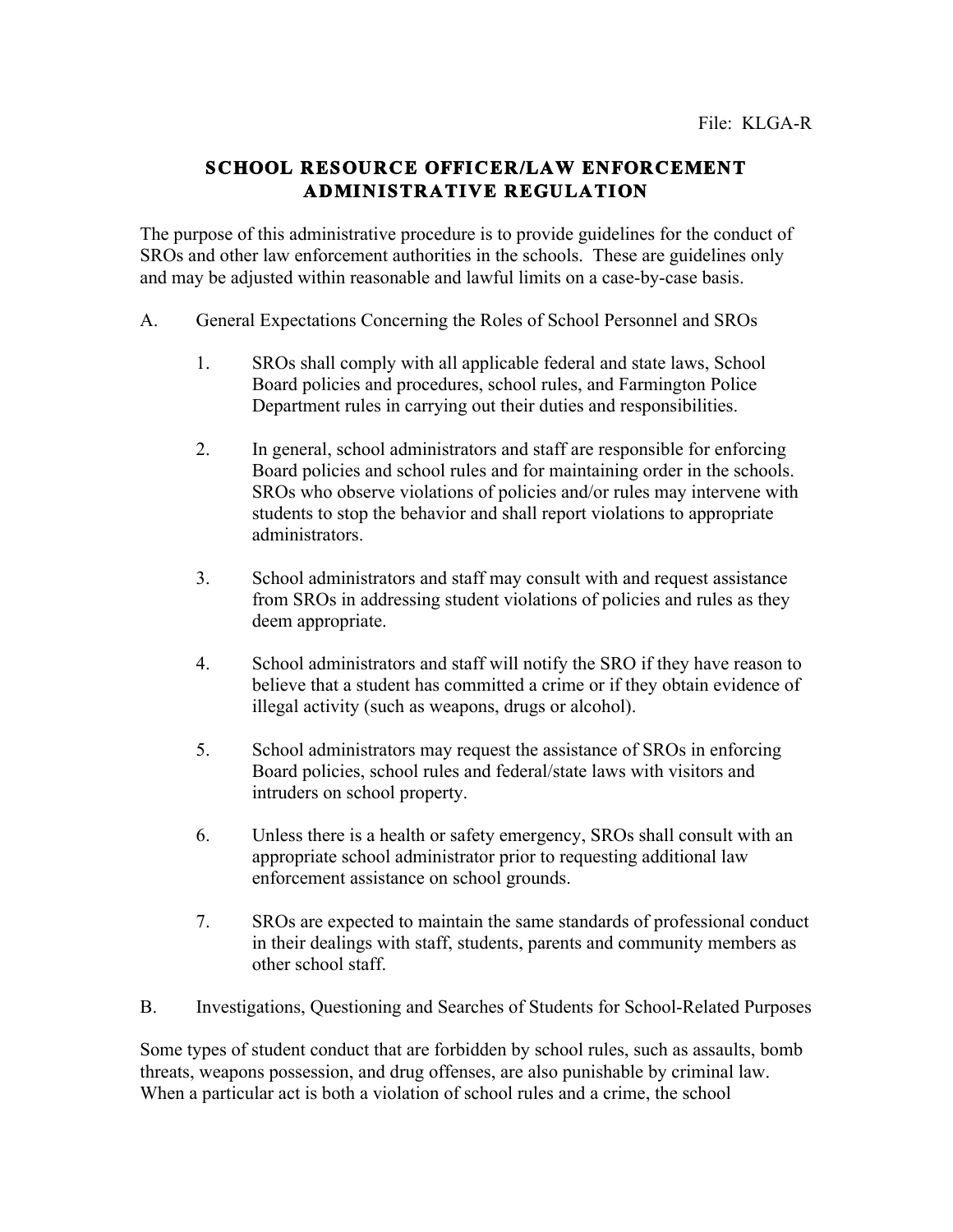disciplinary investigation by school administrators and the criminal investigation by the police and district attorney will often operate simultaneously. When practical, school administrators and the police should coordinate their investigations.

Whenever practicable, investigations, questioning and searches of students for schoolrelated conduct that may violate both school rules and the law will be conducted jointly by a school administrator and the SRO.

- 1. Evidence of violation of state/federal laws will be turned over to the SRO, unless such disclosures are otherwise prohibited by FERPA or any other applicable law.
- 2. Since police investigative reports and police-obtained witness statements may not always be available to school administrators, the school administrator shall prepare and maintain his/her own records and reports concerning school-related investigations.
- C. Investigations, Questioning and Searches of Students for Non-School-Related Purposes
	- 1. The Superintendent and administrators retain the authority to deny law enforcement authorities access to students for non-school-related investigations.
	- 2. Exceptions will be made in the event of an emergency endangering student or staff safety or in exigent circumstances as authorized by law. Other exceptions may be made on a case-by-case basis after consultation between the Superintendent/designee and law enforcement authorities.
	- 3. The SRO (or other law enforcement official if applicable) is responsible for ensuring that the student is informed of his/her rights prior to questioning or a search.
- D. Arrests of Students at School
	- 1. In general, SROs and other law enforcement authorities are discouraged from arresting students at school for non-school-related activities.
	- 2. Exceptions to the above will be made in the event of an emergency endangering student and/or staff safety or in exigent circumstances as authorized by law. Other exceptions may be made on a case-by-case basis after consultation between the Superintendent/designee and law enforcement authorities. Whenever practicable, the police should contact the school administrator before making an arrest in school.